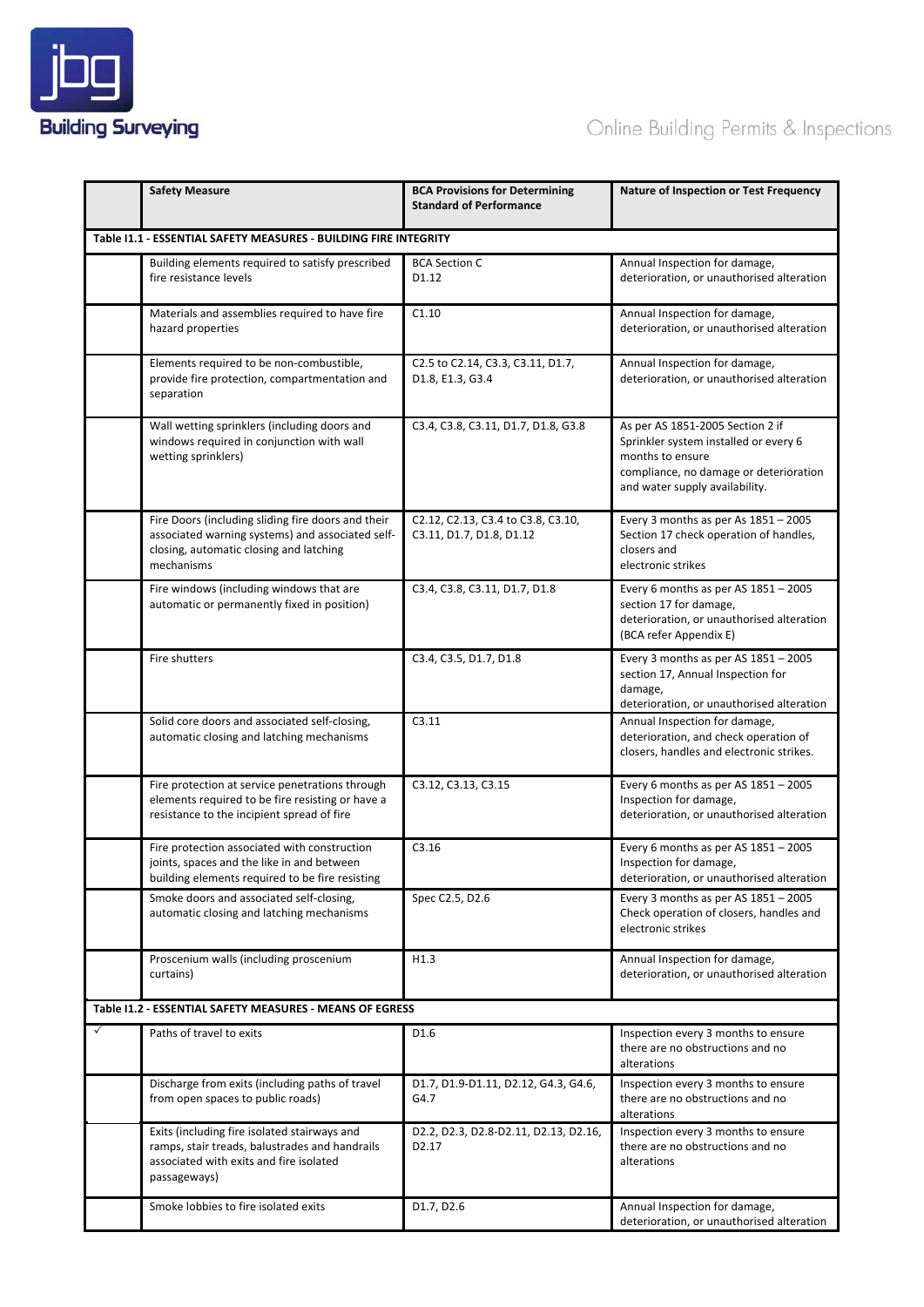

# Online Building Permits & Inspections

|                                                | Open access ramps or balconies for fire isolated<br>exits                                                                                                                                                                | $D2.19 - D2.23$                       | Annual Inspection for damage,<br>deterioration, or unauthorised alteration                                                                            |  |  |
|------------------------------------------------|--------------------------------------------------------------------------------------------------------------------------------------------------------------------------------------------------------------------------|---------------------------------------|-------------------------------------------------------------------------------------------------------------------------------------------------------|--|--|
|                                                | Doors (other than fire or smoke doors) in a<br>required exit, forming part of a required exit or<br>in a path of travel to a required exit and<br>associated self-closing, automatic closing and<br>latching mechanisms. | $D1.6, D2.19 - D2.21, D2.23$          | Inspection every 3 months to ensure<br>doors are intact, operational and fitted<br>with<br>conforming hardware                                        |  |  |
| Table I1.3 - ESSENTIAL SAFETY MEASURES - SIGNS |                                                                                                                                                                                                                          |                                       |                                                                                                                                                       |  |  |
|                                                | Exit signs (including direction signs)                                                                                                                                                                                   | Specification D1.12, E4.5, E4.6, E4.8 | Every six months to AS2293.2-1995                                                                                                                     |  |  |
|                                                | Signs warning against the use of lifts in the<br>event of fire                                                                                                                                                           | E3.3                                  | Annual Inspection to ensure the warning<br>sign is in place and legible                                                                               |  |  |
|                                                | Warning signs on sliding fire doors and doors to<br>non-required stairways, ramps and escalators                                                                                                                         | C3.6, Specification D1.12             | Annual Inspection to ensure the warning<br>sign is in place and legible                                                                               |  |  |
|                                                | Signs, intercommunication systems, or alarm<br>systems on doors of fire isolated exits stating<br>that re-entry to a storey is available                                                                                 | D <sub>2</sub> .22                    | Annual Inspection to ensure the warning<br>sign is in place and legible                                                                               |  |  |
|                                                | Signs alerting persons that operation of doors<br>must not be impaired                                                                                                                                                   | D2.23                                 | Annual Inspection to ensure the warning<br>sign is in place and legible                                                                               |  |  |
|                                                | Fire order notices required in alpine areas                                                                                                                                                                              | G4.9                                  | Annual Inspection to ensure the warning<br>sign is in place and legible                                                                               |  |  |
|                                                | Table I1.4 - ESSENTIAL SAFETY MEASURES - LIGHTING                                                                                                                                                                        |                                       |                                                                                                                                                       |  |  |
|                                                | <b>Emergency Lighting</b>                                                                                                                                                                                                | E4.2, E4.4                            | Every 6 months to AS 2293.2-1995                                                                                                                      |  |  |
|                                                | Table I1.5 - ESSENTIAL SAFETY MEASURES - FIRE FIGHTING SERVICES AND EQUIPMENT                                                                                                                                            |                                       |                                                                                                                                                       |  |  |
|                                                | Fire hydrant system (including on-site pump set<br>and fire-service booster connection)                                                                                                                                  | E1.3, AS 2419.1                       | Weekly to AS 1851 - 2005 Section 4<br>where pumps are installed or 6 monthly<br>to AS 1851 - 2005 section 4                                           |  |  |
|                                                | Fire hose reel system                                                                                                                                                                                                    | E1.4, AS 2441                         | Every six months to AS 1851 - 2005<br>section 14                                                                                                      |  |  |
|                                                | Fire sprinkler system                                                                                                                                                                                                    | E1.5, G3.8, H1.2, AS 2118.1           | Weekly to AS 1851 - 2005 section 2                                                                                                                    |  |  |
|                                                | Portable fire extinguishers                                                                                                                                                                                              | E1.6, AS 2444                         | Every six months to AS $1851 - 2005$<br>section 15.4                                                                                                  |  |  |
|                                                | Fire control centres (or rooms)                                                                                                                                                                                          | E1.8                                  | Annual inspection to ensure compliance<br>of construction and contents with BCA                                                                       |  |  |
|                                                | Provisions for special hazards                                                                                                                                                                                           | E1.10                                 | Inspection regime to be developed in<br>consultation with designer utilizing<br>appropriate Australian standards,<br>manufacturer specifications, etc |  |  |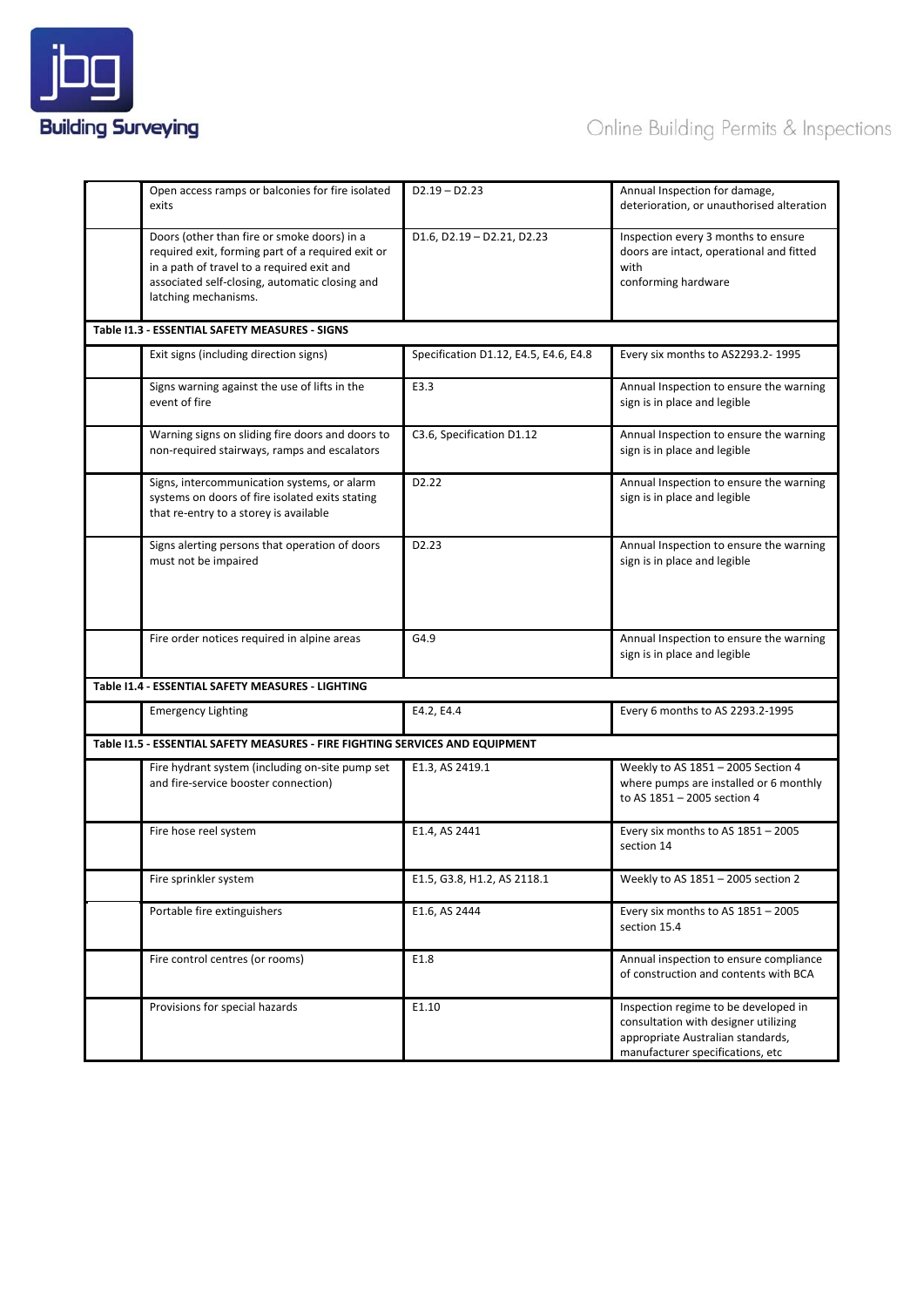

|                                                          | Table 11.6 - ESSENTIAL SAFETY MEASURES - AIR HANDLING SYSTEMS                                                                                                                                                                                                                                                                                                                                                                                                                     |                                              |                                                                                                                                                                                                         |  |
|----------------------------------------------------------|-----------------------------------------------------------------------------------------------------------------------------------------------------------------------------------------------------------------------------------------------------------------------------------------------------------------------------------------------------------------------------------------------------------------------------------------------------------------------------------|----------------------------------------------|---------------------------------------------------------------------------------------------------------------------------------------------------------------------------------------------------------|--|
|                                                          | Smoke hazard management systems:<br>Automatic air pressurization for fire<br>≻<br>isolated exits<br>Zone smoke control system<br>➤<br>➤<br>Automatic smoke exhaust system<br>⋗<br>Automatic smoke and heat vents<br>⋗<br>Air handling systems (which may<br>contribute to smoke spread)<br>➤<br>Miscellaneous air handling systems<br>covered by sections 5 and 11 of<br>AS/NZS 1668.1 serving more than<br>one fire compartment<br>Carpark mechanical ventilation<br>⋗<br>system | E2.2<br>F4.11                                | Quarterly and as prescribed in AS 1851 -<br>2005 section 18<br>Frequency as nominated by<br>manufacturer on label attached to<br>equipment in accordance with AS 1851 -<br>2005 Section 18              |  |
|                                                          | Atrium smoke control system                                                                                                                                                                                                                                                                                                                                                                                                                                                       | Specification G3.8                           | As per AS 1851 - 2005 Sect 18                                                                                                                                                                           |  |
|                                                          | Table I1.7 - ESSENTIAL SAFETY MEASURES - AUTOMATIC FIRE DETECTION AND ALARM SYSTEMS                                                                                                                                                                                                                                                                                                                                                                                               |                                              |                                                                                                                                                                                                         |  |
|                                                          | Smoke and heat alarm system                                                                                                                                                                                                                                                                                                                                                                                                                                                       | Clause 3 of specification E2.2a, AS<br>3786  | As prescribed in AS 1851 - 2005 Section<br>7 Monthly inspection to test operation,<br>replace battery or unit as necessary                                                                              |  |
|                                                          | Smoke and heat detection system                                                                                                                                                                                                                                                                                                                                                                                                                                                   | Clause 4 of specification E2.2, AS<br>1670.1 | Monthly as prescribed in AS 1851 - 2005<br>Section 6                                                                                                                                                    |  |
|                                                          | Atrium fire detection and alarm systems                                                                                                                                                                                                                                                                                                                                                                                                                                           | Clause 4 of specification G3.4, AS<br>1670.1 | Monthly as prescribed in AS 1851 - 2005<br>Section 6                                                                                                                                                    |  |
|                                                          | Table I1.8 - ESSENTIAL SAFETY MEASURES - OCCUPANT WARNING SYSTEMS                                                                                                                                                                                                                                                                                                                                                                                                                 |                                              |                                                                                                                                                                                                         |  |
|                                                          | Emergency warning and intercommunication<br>system                                                                                                                                                                                                                                                                                                                                                                                                                                | E4.9, Clause 6 of specification G3.8         | Monthly to AS 1851 - 2005 Section 10                                                                                                                                                                    |  |
|                                                          | Building occupant warning system                                                                                                                                                                                                                                                                                                                                                                                                                                                  | Clause 8 of specification E1.5,              | Monthly to AS 1851 - 2005 Section 9                                                                                                                                                                     |  |
|                                                          | Table I1.9 - ESSENTIAL SAFETY MEASURES - LIFTS                                                                                                                                                                                                                                                                                                                                                                                                                                    | Clause 6 of specification E2.2a              |                                                                                                                                                                                                         |  |
|                                                          |                                                                                                                                                                                                                                                                                                                                                                                                                                                                                   |                                              |                                                                                                                                                                                                         |  |
|                                                          | Stretcher facility in lifts                                                                                                                                                                                                                                                                                                                                                                                                                                                       | E3.2                                         | Annual inspection to ensure compliance<br>of facilities with BCA                                                                                                                                        |  |
|                                                          | <b>Emergency lifts</b>                                                                                                                                                                                                                                                                                                                                                                                                                                                            | E3.4                                         | As per requirements of AS 1735. Periodic<br>inspection as per manufacturers<br>specification, however no less than<br>annual inspection.                                                                |  |
|                                                          | Passenger lift fire service controls                                                                                                                                                                                                                                                                                                                                                                                                                                              | E3.7                                         | Periodic inspection as per manufacturers<br>specifications<br>however no less than annual<br>inspection                                                                                                 |  |
|                                                          | Table 11.10 - ESSENTIAL SAFETY MEASURES - STANDBY POWER SUPPLY SYSTEMS                                                                                                                                                                                                                                                                                                                                                                                                            |                                              |                                                                                                                                                                                                         |  |
|                                                          | Standby power supply systems                                                                                                                                                                                                                                                                                                                                                                                                                                                      | E3.4<br>Clause 6 of specification G3.8       | Every 6 months test to ensure auxiliary<br>power is operable. For diesel engines-<br>test as prescribed in AS 1851 - 2005<br>based on proving electrical load in lieu of<br>flow/pressure for pump sets |  |
|                                                          | Table 11.11 - ESSENTIAL SAFETY MEASURES - BUILDING CLEARANCE AND FIRE APPLIANCES                                                                                                                                                                                                                                                                                                                                                                                                  |                                              |                                                                                                                                                                                                         |  |
|                                                          | Open space around large isolated buildings                                                                                                                                                                                                                                                                                                                                                                                                                                        | C2.3, C2.4                                   | Annual inspection to ensure that<br>unobstructed access to buildings and fire<br>fighting facilities are maintained                                                                                     |  |
|                                                          | Vehicular access around large isolated buildings                                                                                                                                                                                                                                                                                                                                                                                                                                  | C2.3, C2.4                                   | Annual inspection to ensure clearance is<br>maintained                                                                                                                                                  |  |
| Table I1.12 - ESSENTIAL SAFETY MEASURES - OTHER MEASURES |                                                                                                                                                                                                                                                                                                                                                                                                                                                                                   |                                              |                                                                                                                                                                                                         |  |
|                                                          | Glazed assemblies                                                                                                                                                                                                                                                                                                                                                                                                                                                                 | B1.4, F1.13                                  | Annual Inspection                                                                                                                                                                                       |  |
|                                                          | <b>Balconies</b>                                                                                                                                                                                                                                                                                                                                                                                                                                                                  | Part B1                                      | Annual Inspection                                                                                                                                                                                       |  |
|                                                          | <b>Balustrades</b>                                                                                                                                                                                                                                                                                                                                                                                                                                                                | Part B1, D2.16                               | Annual Inspection                                                                                                                                                                                       |  |